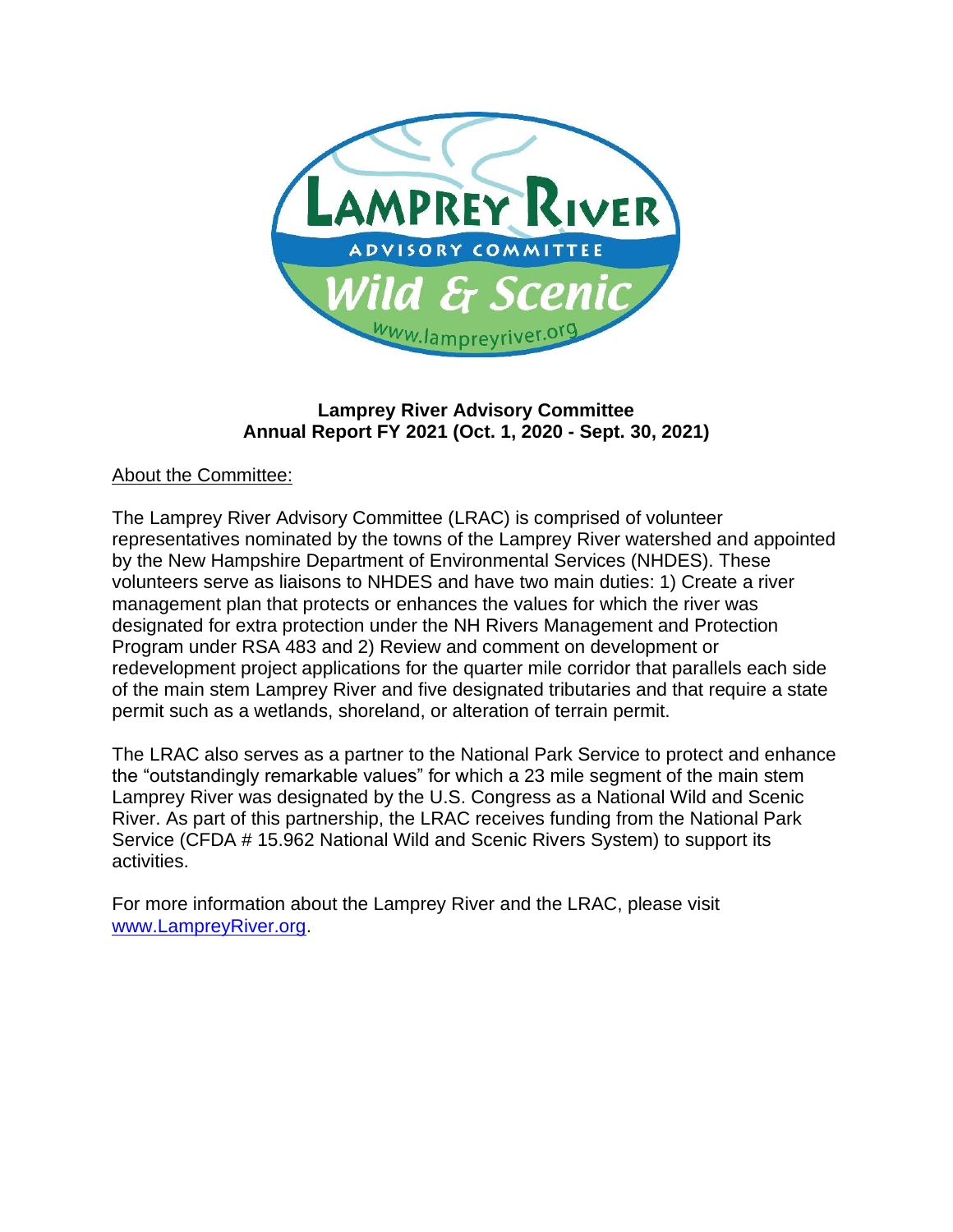### FY2021 Summary:

The novel corona disease, COVID 19, continued to cause disruptions across the United States and around the globe. This situation imposed many new challenges, curtailing most in-person meetings and outreach. Despite these obstacles, good progress was made that will help fulfill goals of the management plan going forward.

An unusually rainy July provided relief from a two-year drought and allowed the river to have sufficient flows heading into fall.

#### Outreach:

- Good progress was made on revamping the committee's website, [www.LampreyRiver.org,](http://www.lampreyriver.org/) and the new site should be ready to go live in the fall of 2021. The new site is designed to be more user-friendly and more adaptable to a wider range of devices.
- Quarterly newsletters were posted on the website and provided to all towns in the watershed.
- Heading into summer, limited outreach activities were resumed:
	- o Members of the Newmarket Sunrise Sunset Center viewed *Spring into Vernal Pools* and then had a guided field trip to a vernal pool complex in Newmarket.
	- $\circ$  Families at a local campground learned the basics of water quality, aquatic invertebrates, and turtles.
	- o Senior citizens through the Osher Lifelong Learning Institute (OLLI) were offered a presentation and car tour of the key stops along the lower Lamprey River.
	- o Members of the Newmarket Sunrise Sunset Center were given a presentation on salt marshes and then a guided walking tour on a salt marsh in Rye.

#### Project Review:

The committee reviewed and commented on 22 projects that required wetlands, shoreland, alteration of terrain, or a combination of permits from the New Hampshire Department of Environmental Services (NHDES). The LRAC does not have the authority to grant or deny permits, but NHDES must consider these comments which help to ensure that projects have as little impact on the rivers as possible.

#### Recreation:

- With on-going COVID 19 concerns, people continued to spend significant time outside exploring the river and visiting local parks and conservation areas. Although the LRAC offered no guided paddles or purely recreational walks, local people requested and used the newly updated *Explore the Lamprey River* map and guide and the new paddling access guide.
- Work at the Little River Park nature trail in Lee continued. A new kiosk was built last year and an interpretive panel, below, was installed this fall.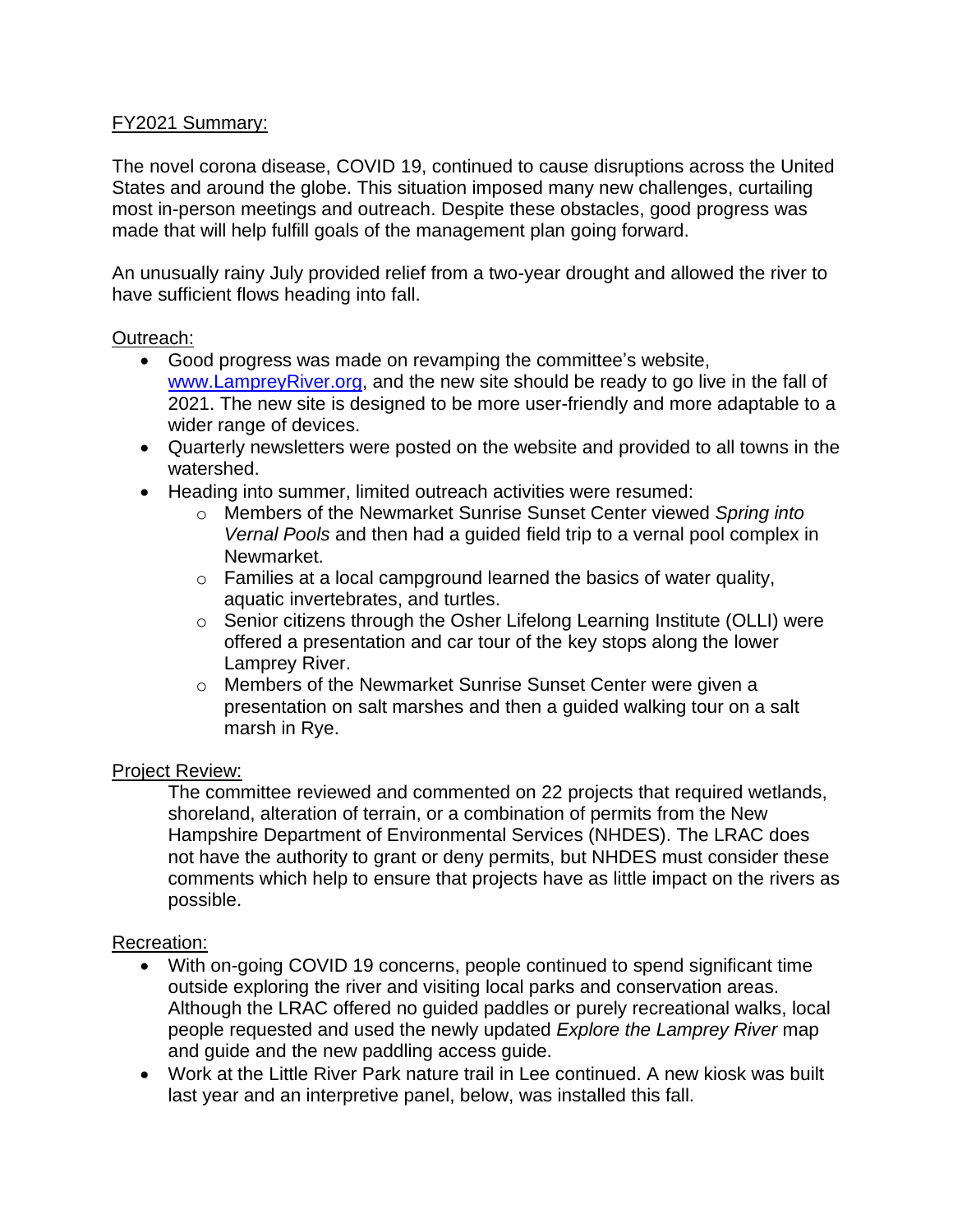

Artwork was done by Lee resident Catherine Fisher. The maps help visitors understand where they are in relation to the Little and Lamprey rivers. The many pictures are examples of the breadth of animal and plant life in the area. Next up: QR code markers on the trail to provide more detail about the habitats along the way, two bridges, and an Aldo Leopold bench by the river for rest and viewing. The project was funded by a community grant from the Lamprey River Advisory Committee.

### **Water Quality:**

- Volunteers with the Lamprey River Watershed Association continued to do basic water quality testing this summer. With the help of LRAC funding, we have uninterrupted data sets that began in 1990.
- UNH scientists received funding for two important research projects in 2021:
	- o Aging equipment at Wiswall Falls in Durham was replaced and upgraded. This equipment tracks several water quality indicators such as nitrate, dissolved oxygen, temperature, and pH every fifteen minutes, providing details about chemical fluxes that can help to add clarity for management purposes. These data will be streamed live for community access in the near future.
	- o Several popular public access points were studied for potential pathogenic bacteria. Total bacterial counts were taken and sources were defined, such as whether the source of the bacteria was human. Results will be available in late fall of 2021.

# Wildlife and Ecology:

The LRAC awarded a research grant to a UNH master's degree student who mapped the locations of invasive Japanese knotweed and will study its impact on river bank erosion compared to natural vegetation. She hopes to use her findings to create a numerical model that can be used to predict erosion on other rivers.

#### Other Lamprey River News:

To address safety issues, the Town of Newmarket began repairs and improvements at the Macallen Dam in September of 2020. Key changes included a higher and reinforced wall on the south side of the dam, improved floodgate control on the north side, and aesthetic improvements to the NH Fish and Game Department staging area at the top of the fish ladder on the south wall. The dam and staging area are among the most visible sites along the river and the annual